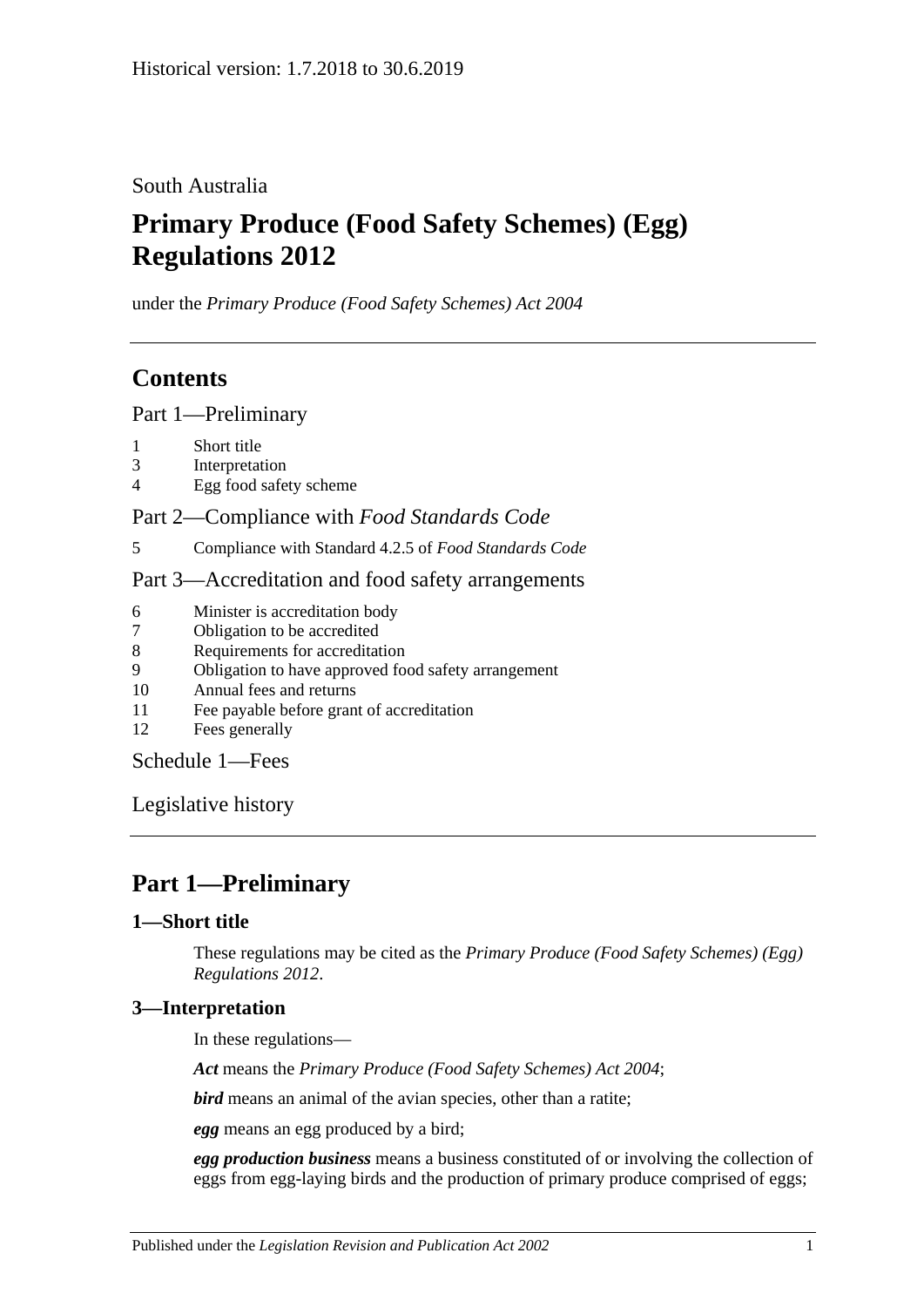*Food Standards Code* has the same meaning as in the *[Food Act](http://www.legislation.sa.gov.au/index.aspx?action=legref&type=act&legtitle=Food%20Act%202001) 2001*;

*small egg production business* means an egg production business that does not involve either—

- (a) more than 50 egg-laying birds; or
- (b) the sale of eggs in any of the following circumstances:
	- (i) the sale of eggs to a food business within the meaning of the *[Food](http://www.legislation.sa.gov.au/index.aspx?action=legref&type=act&legtitle=Food%20Act%202001)  Act [2001](http://www.legislation.sa.gov.au/index.aspx?action=legref&type=act&legtitle=Food%20Act%202001)*;
	- (ii) the sale of eggs to an egg production business;
	- (iii) the sale of eggs at a market;
	- (iv) the sale of eggs by wholesale;

*Standard 4.2.5* means Standard 4.2.5 of the *Food Standards Code* and includes other documents called up by that Standard.

#### <span id="page-1-0"></span>**4—Egg food safety scheme**

These regulations establish the egg food safety scheme for an egg production business.

## <span id="page-1-1"></span>**Part 2—Compliance with** *Food Standards Code*

#### <span id="page-1-2"></span>**5—Compliance with Standard 4.2.5 of** *Food Standards Code*

A producer engaged in an egg production business must comply with any requirement imposed on the producer by Standard 4.2.5 of the *Food Standards Code* in relation to eggs intended for sale.

Maximum penalty: \$5 000. Expiation fee: \$315.

## <span id="page-1-3"></span>**Part 3—Accreditation and food safety arrangements**

#### <span id="page-1-4"></span>**6—Minister is accreditation body**

The Minister is the accreditation body for the egg food safety scheme.

#### <span id="page-1-5"></span>**7—Obligation to be accredited**

For the purposes of section 12 of the Act, a producer of primary produce must not engage in an egg production business other than a small egg production business without an accreditation.

#### <span id="page-1-6"></span>**8—Requirements for accreditation**

For the purposes of section  $15(1)(c)$  of the Act, an applicant for accreditation must satisfy the Minister that the applicant has the capacity, or has made or proposes to make appropriate arrangements, to satisfy the requirements of the Act and these regulations applicable to the activities to be accredited.

#### <span id="page-1-7"></span>**9—Obligation to have approved food safety arrangement**

An accredited producer must have a food safety arrangement approved by the Minister.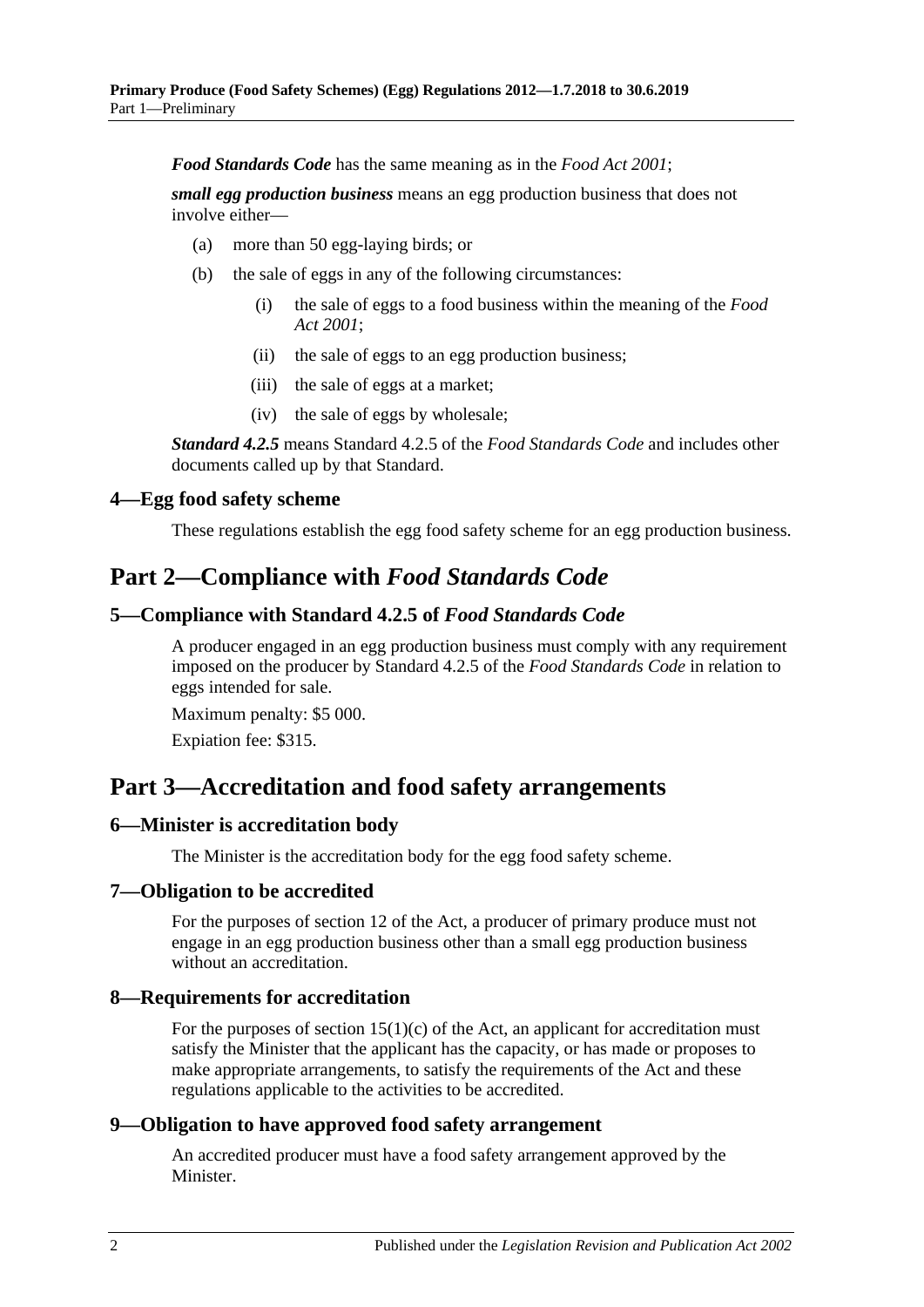#### <span id="page-2-0"></span>**10—Annual fees and returns**

- (1) For the purposes of section 17 of the Act, for each year, an accredited producer must, not later than the prescribed date—
	- (a) pay to the Minister the annual fee fixed by Schedule 1; and
	- (b) lodge with the Minister a return that conforms to the requirements of the Minister about its form, contents and the manner in which it is made.
- (2) The *prescribed date* is the day and month specified by the Minister by notice in writing to the accredited producer.

#### <span id="page-2-1"></span>**11—Fee payable before grant of accreditation**

- (1) Before a person is granted accreditation, the person must pay a fee of an amount calculated by multiplying—
	- (a) the annual fee that would have been payable by or on behalf of the person had the person been an accredited producer at the last date for payment of the annual fee; and
	- (b) the proportion that the number of whole months between the grant of accreditation and the next date for payment of the annual fee bears to 12 months.
- (2) The annual fee that would have been payable is to be calculated on the basis of the Minister's estimate of the maximum number of laying birds that would have been likely to have been involved in the egg production business had the person been an accredited producer at the last date for payment of the annual fee taking into account the proposed nature of the business.

#### <span id="page-2-2"></span>**12—Fees generally**

- (1) Fees are payable as set out in Schedule 1.
- (2) The Minister may waive or reduce a fee payable under these regulations if the Minister considers that appropriate in the circumstances.

## <span id="page-2-3"></span>**Schedule 1—Fees**

| -1             |                                                                                                                                                     | Application for accreditation                                               | \$505   |
|----------------|-----------------------------------------------------------------------------------------------------------------------------------------------------|-----------------------------------------------------------------------------|---------|
| 2              | Application for approval of a food safety arrangement other than in<br>conjunction with an application for accreditation                            | \$505                                                                       |         |
| 3              | Application for variation of an approved food safety arrangement                                                                                    | \$505                                                                       |         |
| $\overline{4}$ | Annual fee payable by an accredited producer for an egg production business<br>that involved at any time during the preceding annual return period— |                                                                             |         |
|                | (a)                                                                                                                                                 | less than 1 000 laying birds                                                | \$207   |
|                | (b)                                                                                                                                                 | 1 000 to 9 999 laying birds                                                 | \$772   |
|                | (c)                                                                                                                                                 | 10 000 to 49 999 laying birds                                               | \$1 046 |
|                | (d)                                                                                                                                                 | 50 000 or more laying birds                                                 | \$1 664 |
| 5              |                                                                                                                                                     | Penalty for default in payment of an annual fee or lodging of annual return | \$120   |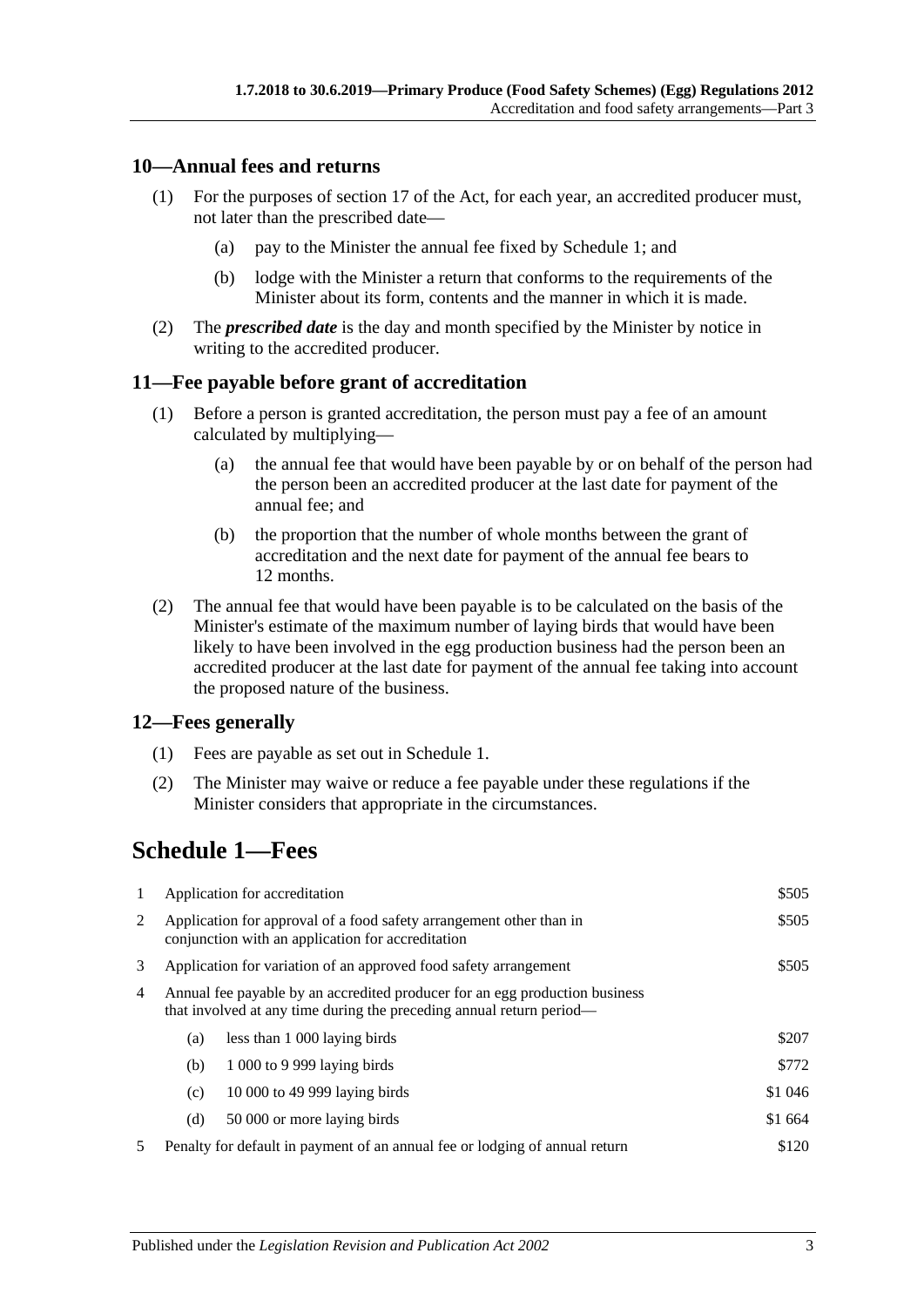# <span id="page-3-0"></span>**Legislative history**

### **Notes**

- Variations of this version that are uncommenced are not incorporated into the text.
- Please note—References in the legislation to other legislation or instruments or to titles of bodies or offices are not automatically updated as part of the program for the revision and publication of legislation and therefore may be obsolete.
- Earlier versions of these regulations (historical versions) are listed at the end of the legislative history.
- For further information relating to the Act and subordinate legislation made under the Act see the Index of South Australian Statutes or www.legislation.sa.gov.au.

### **Principal regulations and variations**

New entries appear in bold.

| Year No  |            | Reference               | Commencement                         |
|----------|------------|-------------------------|--------------------------------------|
| 2012 2   |            | Gazette 27.1.2012 p393  | 1.3.2012 except Pt 2-26.11.2012: r 2 |
| 2012 54  |            | Gazette 31.5.2012 p2240 | $1.7.2012$ : r 2                     |
| 2013 58  |            | Gazette 6.6.2013 p2123  | $1.7.2013$ : r 2                     |
| 2014 149 |            | Gazette 19.6.2014 p2688 | $1.7.2014$ : r 2                     |
| 2015 108 |            | Gazette 18.6.2015 p2679 | $1.7.2015$ : r 2                     |
| 2016 80  |            | Gazette 23.6.2016 p2206 | $1.7.2016$ : r 2                     |
| 2017 111 |            | Gazette 22.6.2017 p2284 | $1.7.2017$ : r 2                     |
| 2018 101 |            | Gazette 21.6.2018 p2254 | $1.7.2018:$ r 2                      |
| 2019     | <b>126</b> | Gazette 13.6.2019 p2008 | 1.7.2019: r2                         |

### **Provisions varied**

New entries appear in bold.

Entries that relate to provisions that have been deleted appear in italics.

| Provision      | How varied                                                            | Commencement |
|----------------|-----------------------------------------------------------------------|--------------|
| r <sub>2</sub> | omitted under Legislation Revision and<br><b>Publication Act 2002</b> | 1.7.2013     |
| Sch 1          | substituted by $54/2012$ r 4                                          | 1.7.2012     |
|                | substituted by 58/2013 r 4                                            | 1.7.2013     |
|                | substituted by 149/2014 r 4                                           | 1.7.2014     |
|                | substituted by $108/2015$ r 4                                         | 1.7.2015     |
|                | substituted by $80/2016$ r 4                                          | 1.7.2016     |
|                | substituted by $111/2017$ r 4                                         | 1.7.2017     |
|                | substituted by 101/2018 r 4                                           | 1.7.2018     |